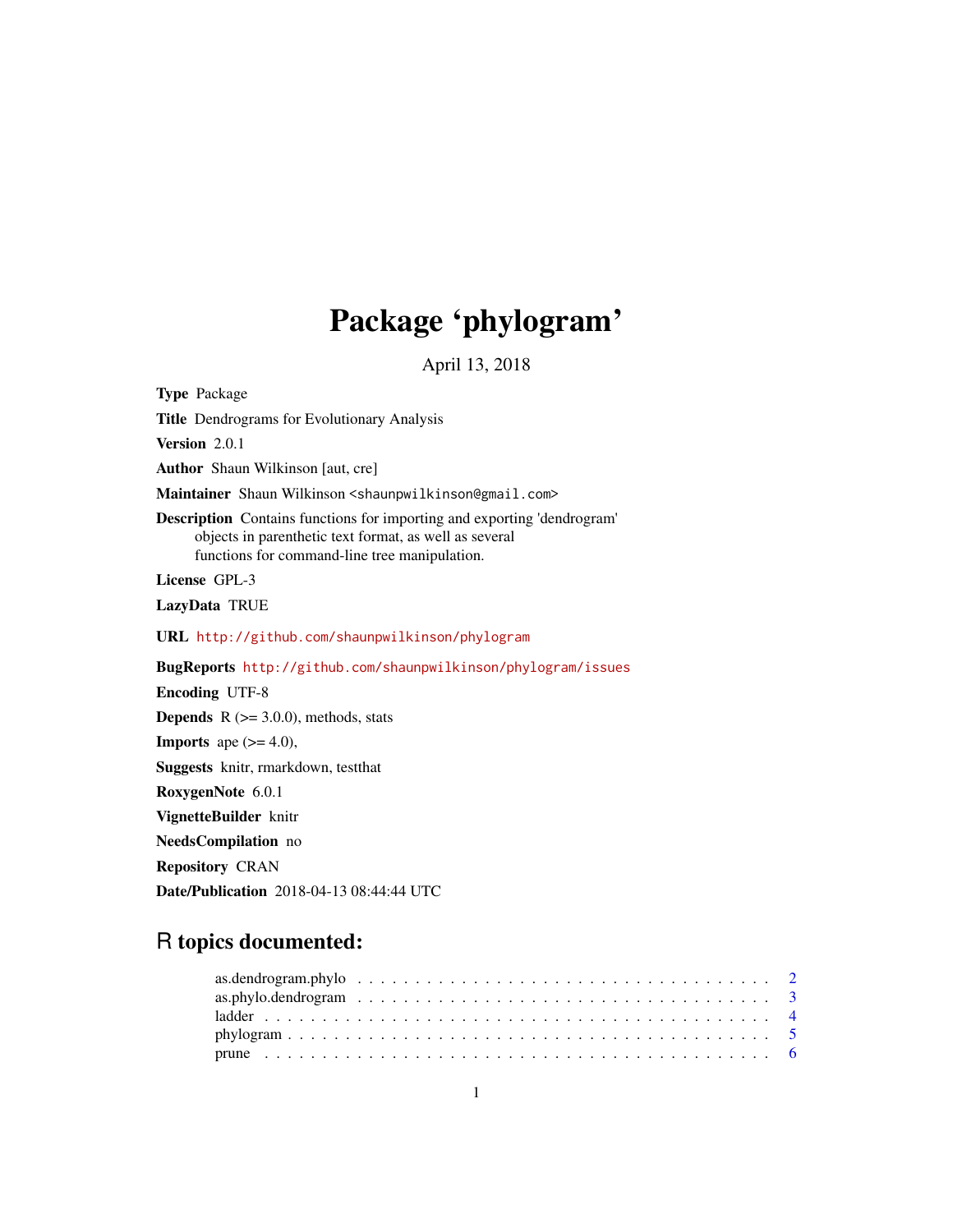<span id="page-1-0"></span>

| Index |  |  |  | $\overline{12}$ |
|-------|--|--|--|-----------------|
|       |  |  |  |                 |
|       |  |  |  |                 |
|       |  |  |  |                 |
|       |  |  |  |                 |
|       |  |  |  |                 |

<span id="page-1-1"></span>as.dendrogram.phylo *Convert "phylo" objects to dendrograms.*

#### Description

These functions are used for converting dendrograms to "phylo" objects and *vice versa*.

# Usage

## S3 method for class 'phylo' as.dendrogram(object, ...)

#### Arguments

| object | a "phylo" object.                               |
|--------|-------------------------------------------------|
| .      | further arguments to be passed between methods. |

# Details

These functions currently work by temporarily writing a tree to Newick text and then parsing the string using either [read.dendrogram](#page-6-1) or [read.tree](#page-0-0). A faster implementation that avoids the transformation to text strings will be available in a future version.

# Value

an object of class "dendrogram".

## Author(s)

Shaun Wilkinson

```
newick <- "(A:0.1,B:0.2,(C:0.3,D:0.4):0.5);"
x < - read.dendrogram(text = newick)
y \leftarrow as  -phylo(x)z <- as.dendrogram(y)
identical(x, z)
```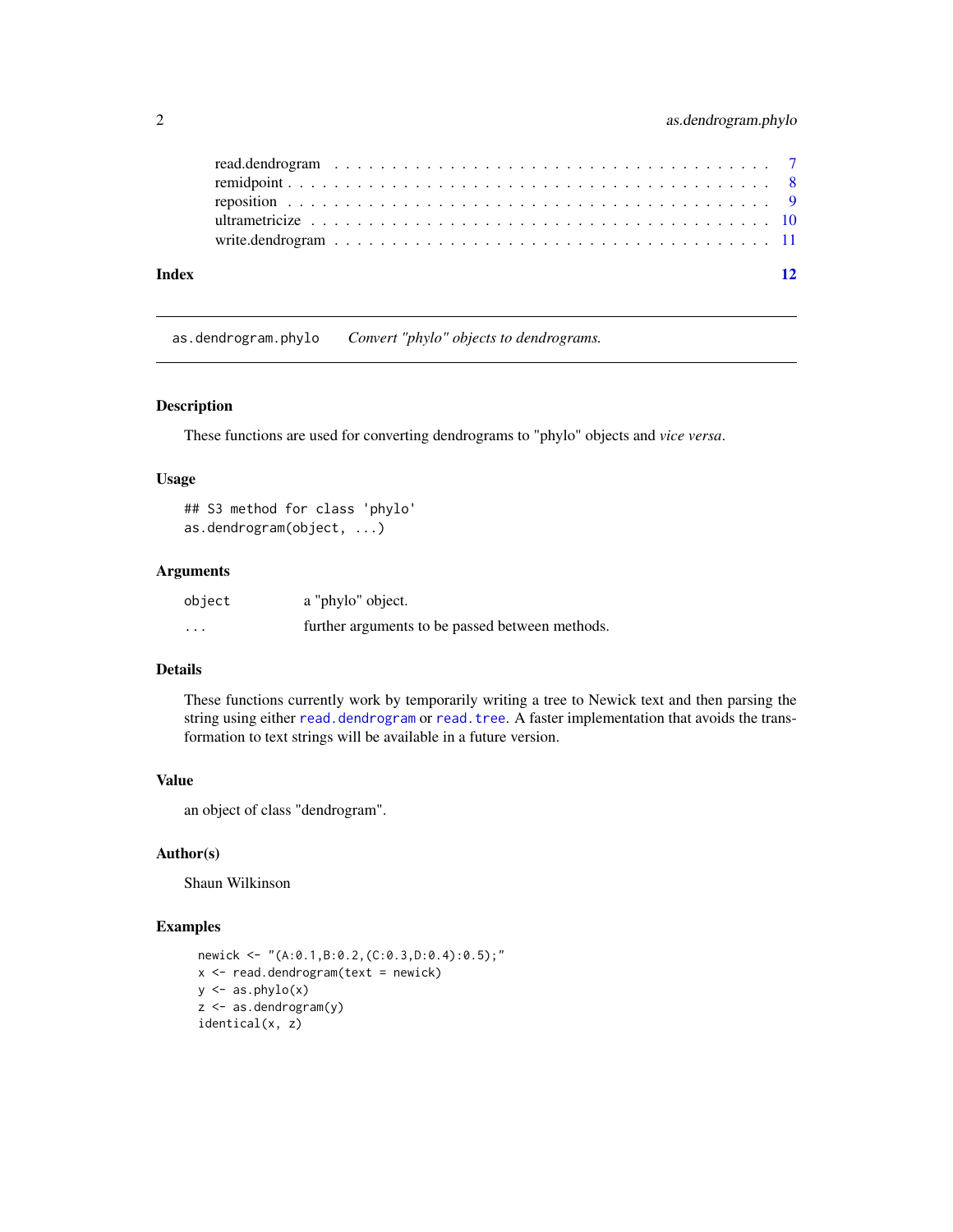<span id="page-2-1"></span><span id="page-2-0"></span>as.phylo.dendrogram *Convert dendrogram to "phylo" object.*

#### Description

Functions for converting dendrograms to "phylo" objects and *vice versa*.

# Usage

```
## S3 method for class 'dendrogram'
as.phylo(x, ...)
```
#### Arguments

| X        | a dendrogram object.                            |
|----------|-------------------------------------------------|
| $\cdots$ | further arguments to be passed between methods. |

# Details

These functions currently work by temporarily writing a tree to Newick text and then parsing the string using either [read.dendrogram](#page-6-1) or [read.tree](#page-0-0). A faster implementation that avoids the transformation to text strings will be available in a future version.

#### Value

an object of class "phylo".

# Author(s)

Shaun Wilkinson

```
newick <- "(A:0.1,B:0.2,(C:0.3,D:0.4):0.5);"
x < - read.dendrogram(text = newick)
y \leftarrow as  -phylo(x)z <- as.dendrogram(y)
identical(x, z)
```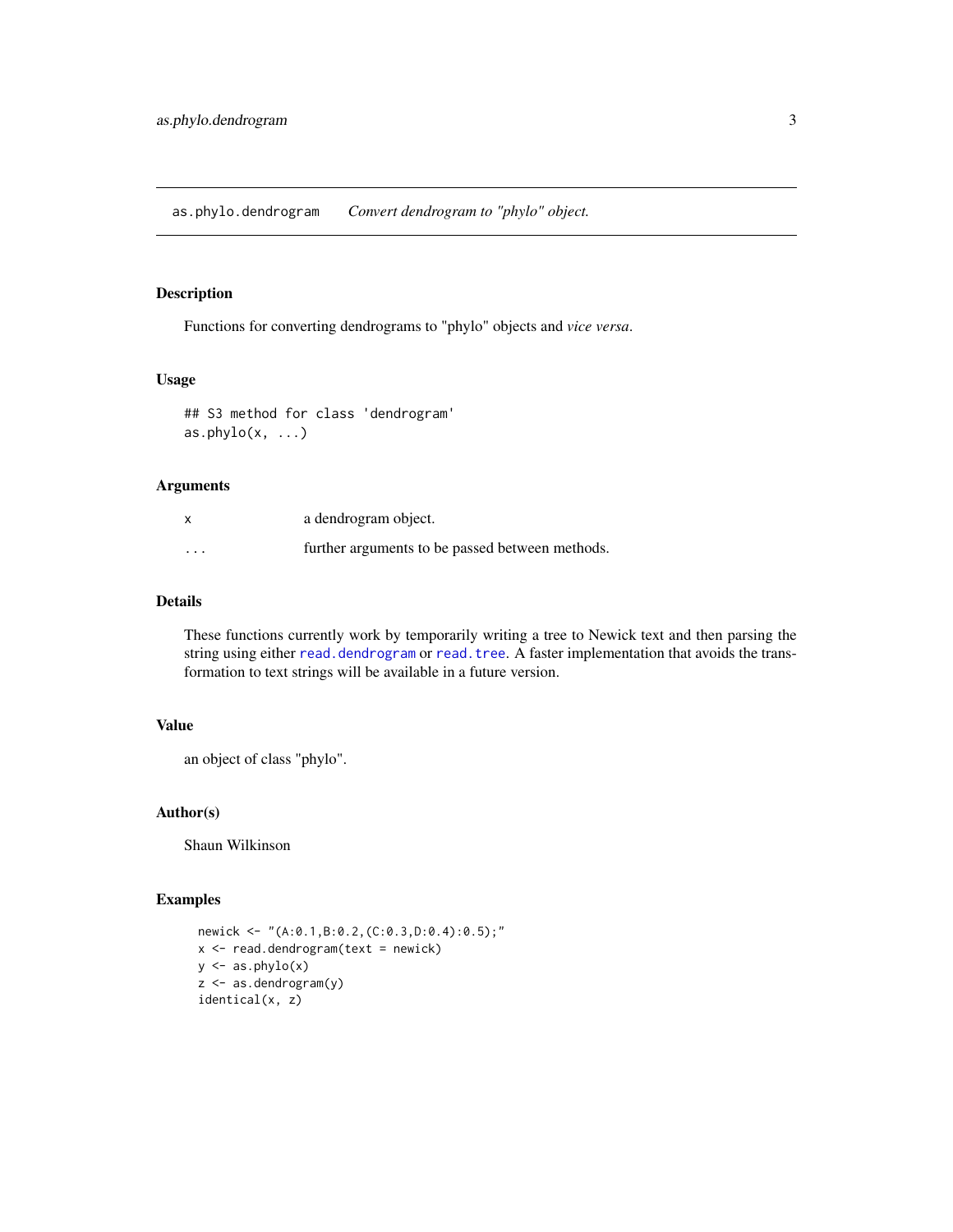<span id="page-3-1"></span><span id="page-3-0"></span>

#### Description

This function ladderizes the branches of a dendrogram object to aid in visual interpretation.

#### Usage

```
ladder(x, decreasing = FALSE)
```
# Arguments

|            | an object of class "dendrogram".                                                                                 |
|------------|------------------------------------------------------------------------------------------------------------------|
| decreasing | logical indicating whether the tree should be ladderized upwards or downwards.<br>Defaults to FALSE (downwards). |

# Details

This function is the dendrogram analogue of the [ladderize](#page-0-0) function in the [ape](#page-0-0) package (Paradis et al 2004, 2012).

# Value

Returns an object of class dendrogram.

#### Author(s)

Shaun Wilkinson

#### References

Paradis E, Claude J, Strimmer K, (2004) APE: analyses of phylogenetics and evolution in R language. *Bioinformatics* 20, 289-290.

Paradis E (2012) Analysis of Phylogenetics and Evolution with R (Second Edition). Springer, New York.

# See Also

The [ladderize](#page-0-0) function in the [ape](#page-0-0) package performs a similar operation for objects of class "phylo".

```
x \le read.dendrogram(text = "(A:0.1,B:0.2,(C:0.3,D:0.4):0.5);")
plot(x, horiz = TRUE)x \le - ladder(x, decreasing = TRUE)
plot(x, horiz = TRUE)
```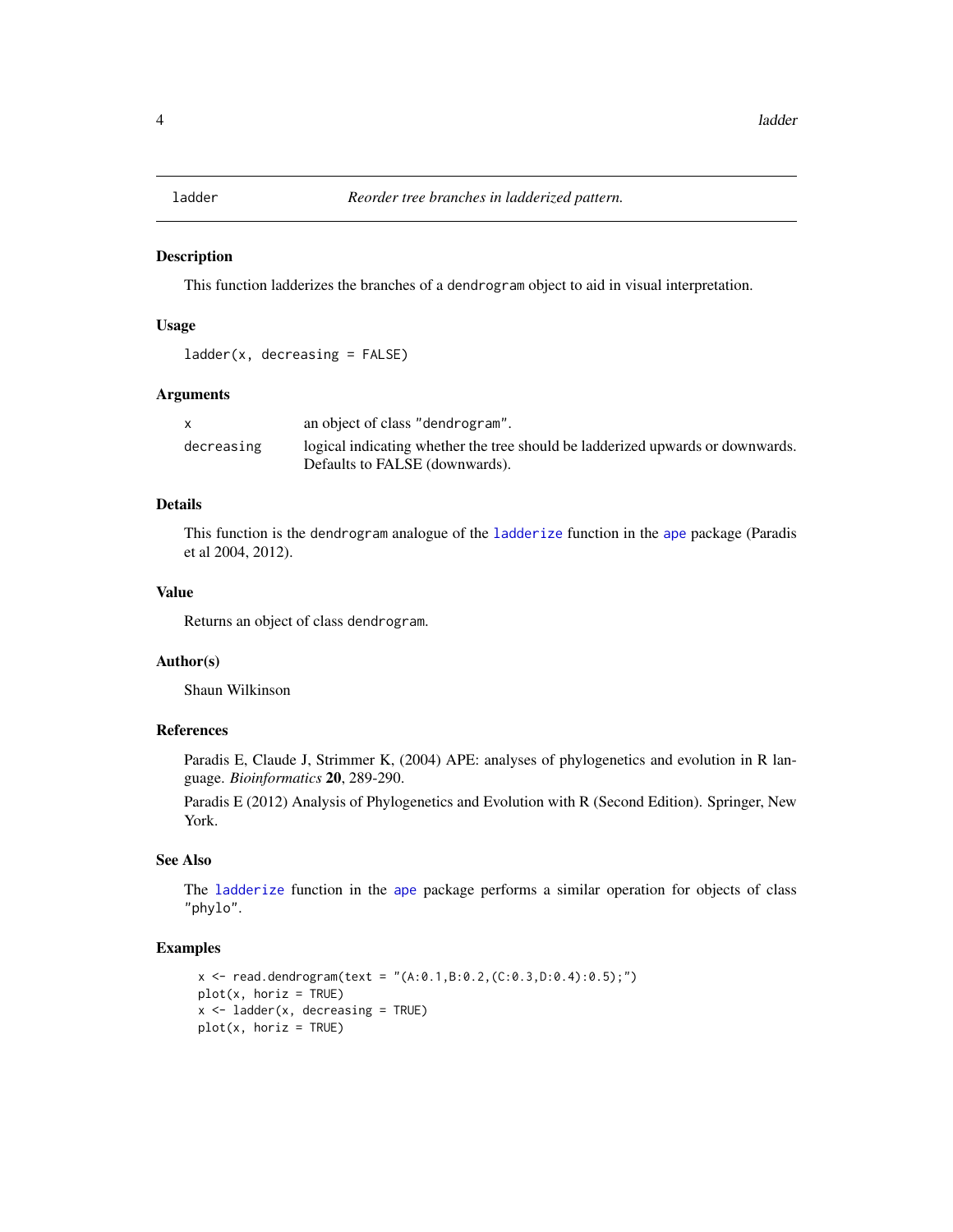<span id="page-4-0"></span>

#### Description

The phylogram package contains functions for importing and exporting dendrogram objects in the Newick parenthetic text format, as well as several functions for command-line tree manipulation.

# Functions

A breif description of the primary **phylogram** functions are provided with links to their help pages below.

# File import/export

- [read.dendrogram](#page-6-1) is a text parser that converts parenthetic text (Newick strings) into objects of class "dendrogram"
- [write.dendrogram](#page-10-1) outputs an object of class "dendrogram" to a text string or file in Newick/New Hampshire format

#### Object conversion

- [as.phylo.dendrogram](#page-2-1) converts a dendrogram to an object of class "phylo" "dendrogram"
- [as.dendrogram.phylo](#page-1-1) converts a "phylo" object to a dendrogram

#### Tree editing and manipulation

- [prune](#page-5-1) remove branches from a dendrogram object based on regular expression pattern matching
- [ladder](#page-3-1) reorders the branches of a dendrogram object to aid visualization
- [remidpoint](#page-7-1) recursively sets "midpoint" and "members" attributes for a nested list/dendrogram object
- [reposition](#page-8-1) shifts a dendrogram object up or down (or sideways if plotted horizontally)
- [ultrametricize](#page-9-1) modifies the "height" attributes of the nodes such that all leaves terminate at zero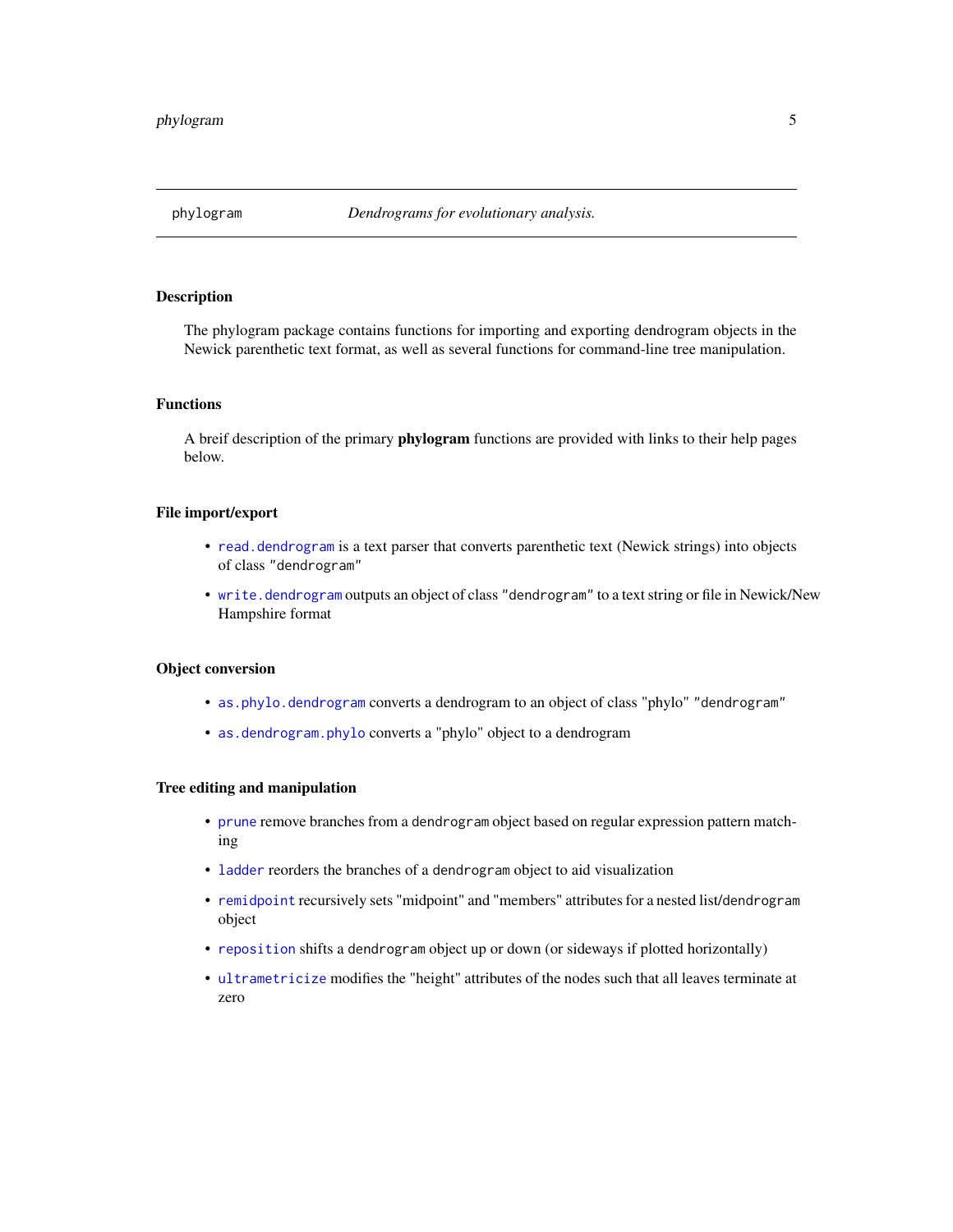<span id="page-5-1"></span><span id="page-5-0"></span>

# Description

"prune" takes an object of class "dendrogram" and removes all branches whose branch labels match a given regular expression.

#### Usage

```
prune(tree, pattern, invert = FALSE, untag = FALSE, ...)
```
# Arguments

| tree    | an object of class "dendrogram".                                                                                                                                                                                                      |
|---------|---------------------------------------------------------------------------------------------------------------------------------------------------------------------------------------------------------------------------------------|
| pattern | a regular expression.                                                                                                                                                                                                                 |
| invert  | logical indicating whether the branches whose labels match the regular expres-<br>sion provided in "pattern" should be discarded and the others kept (FALSE;<br>default) or vice versa. Nodes without "label" attributes are ignored. |
| untag   | logical (used only when invert = TRUE). Indicates whether the specified pattern<br>should be removed from the branch labels in the returned object.                                                                                   |
| .       | further arguments to be passed to grep1 and gsub.                                                                                                                                                                                     |

# Details

This function recursively tests the "label" attribute of each dendrogram node (including non-leaf inner nodes if applicable) for the specified pattern, removing those that register a positive hit. Note that positive matching inner nodes are removed along with all of their sub-nodes, regardless of whether the "label" attributes of the sub-nodes match the pattern.

#### Value

Returns an object of class "dendrogram".

#### Author(s)

Shaun Wilkinson

# See Also

The drop. tip function in the [ape](#page-0-0) package performs a similar operation for objects of class "phylo". See [regex](#page-0-0) for help with compiling regular expressions.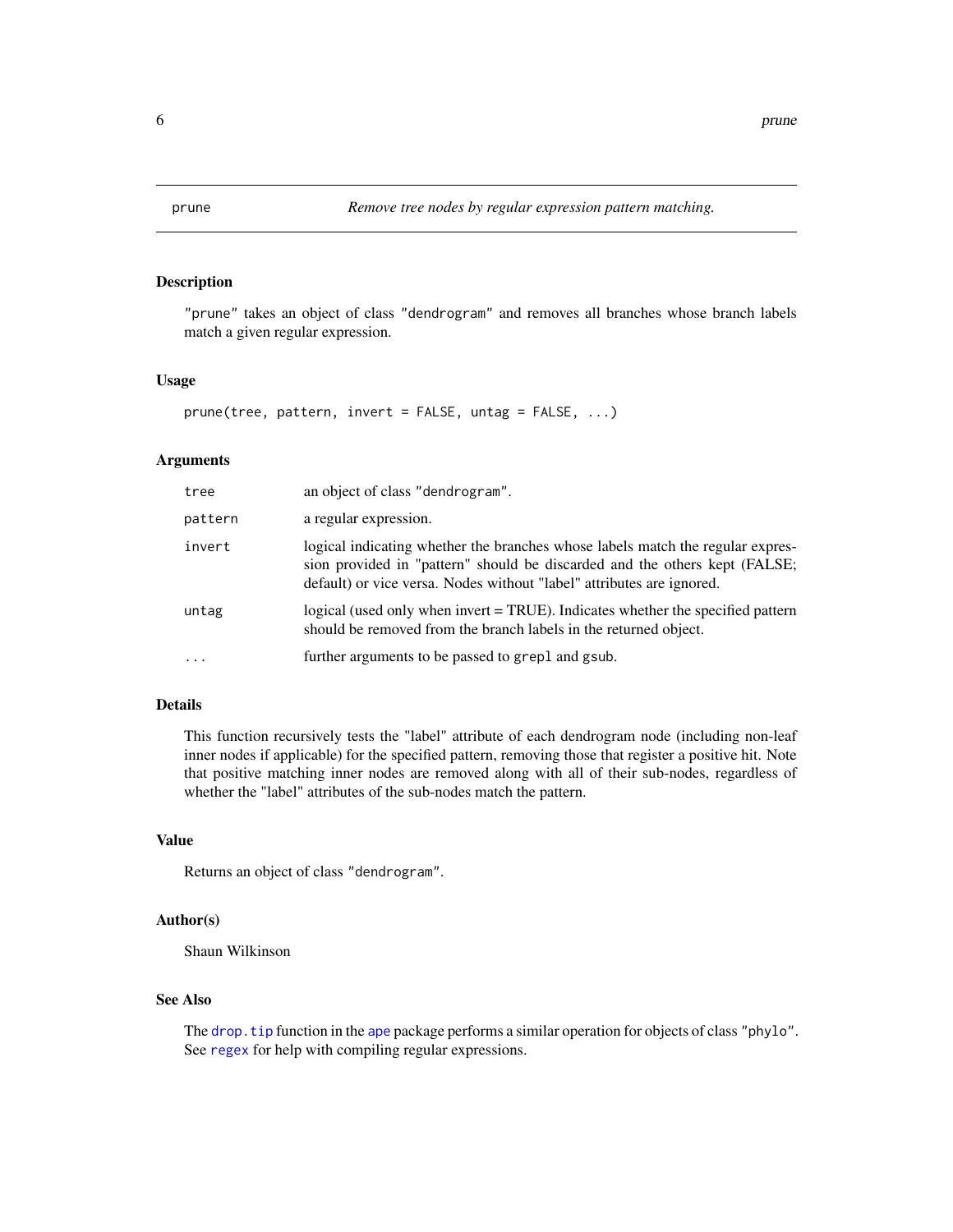# <span id="page-6-0"></span>read.dendrogram 7

#### Examples

```
x \le read.dendrogram(text = "(A:0.1,B:0.2,(C:0.3,D:0.4):0.5);")
plot(x, horiz = TRUE)x <- prune(x, pattern = "^A$")
plot(x, horiz = TRUE)
```
<span id="page-6-1"></span>read.dendrogram *Read a dendrogram from parenthetic text.*

#### Description

read.dendrogram parses a text file or character string in Newick (New Hampshire) format and creates an object of class "dendrogram".

#### Usage

```
read.dendrogram(file = ", text = NULL, edges = TRUE, ...)
```
#### Arguments

| file     | character string giving a valid path to the file from where to read the data.                                                                                |
|----------|--------------------------------------------------------------------------------------------------------------------------------------------------------------|
| text     | optional character string in lieu of a "file" argument. If a text argument is pro-<br>vided instead of a file path, the data are read via a text connection. |
| edges    | logical indicating whether edge weights provided in the Newick string should<br>be retained in the returned object (defaults to TRUE).                       |
| $\cdots$ | further arguments to be passed to scan.                                                                                                                      |

#### Details

There are varying interpretations of the Newick/New Hampshire text format. This function tries to adhere to the Felsenstein standard outlined [here.](http://evolution.genetics.washington.edu/phylip/newicktree.html) The function supports weighted edges, labels with special metacharacters (enclosed in single quotation marks), comments (enclosed in square brackets; ignored by the parser), multifuricating nodes, and both rooted and unrooted trees. Comments enclosed in square brackets are also discarded. Inner-node labels (for example "(B:6.0,(A:5.0,C:3.0,E:4.0)Ancestor1:5.0,D:11 are also currently ignored; however, the parsing of "label" attributes for non-leaf dendrogram nodes will be available in a future version.

# Value

Returns an object of class "dendrogram".

#### Author(s)

Shaun Wilkinson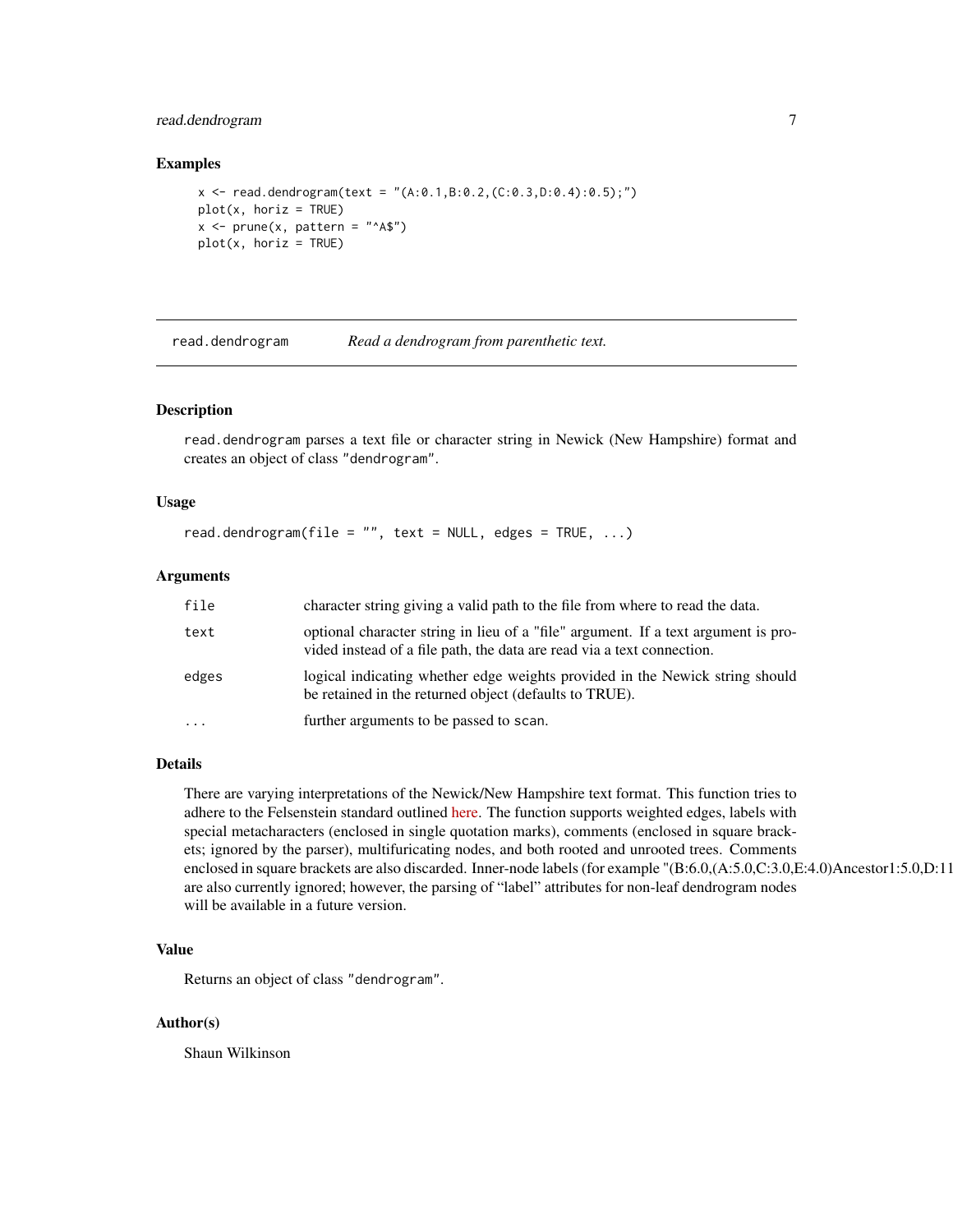# <span id="page-7-0"></span>References

```
http://evolution.genetics.washington.edu/phylip/newicktree.html http://evolution.
genetics.washington.edu/phylip/newick_doc.html
```
# See Also

[write.dendrogram](#page-10-1) writes an object of class "dendrogram" to a text string. The [read.tree](#page-0-0) function in the [ape](#page-0-0) package performs a similar operation for objects of class "phylo" and "multiPhylo".

#### Examples

```
newick <- "(A:0.1,B:0.2,(C:0.3,D:0.4):0.5);"
x < - read.dendrogram(text = newick)
plot(x, horiz = TRUE)
```
<span id="page-7-1"></span>remidpoint *Set dendrogram attributes for a nested list.*

# Description

remidpoint is a helper function used for manually creating "dendrogram" objects from nested lists. The function recursively assigns the necessary 'midpoint' and 'members' attributes at each node.

#### Usage

remidpoint(x)

#### Arguments

x a nested list, possibly of class "dendrogram"

# Value

returns a nested list, or an object of class "dendrogram" depending on the class of the input object.

# Author(s)

Shaun Wilkinson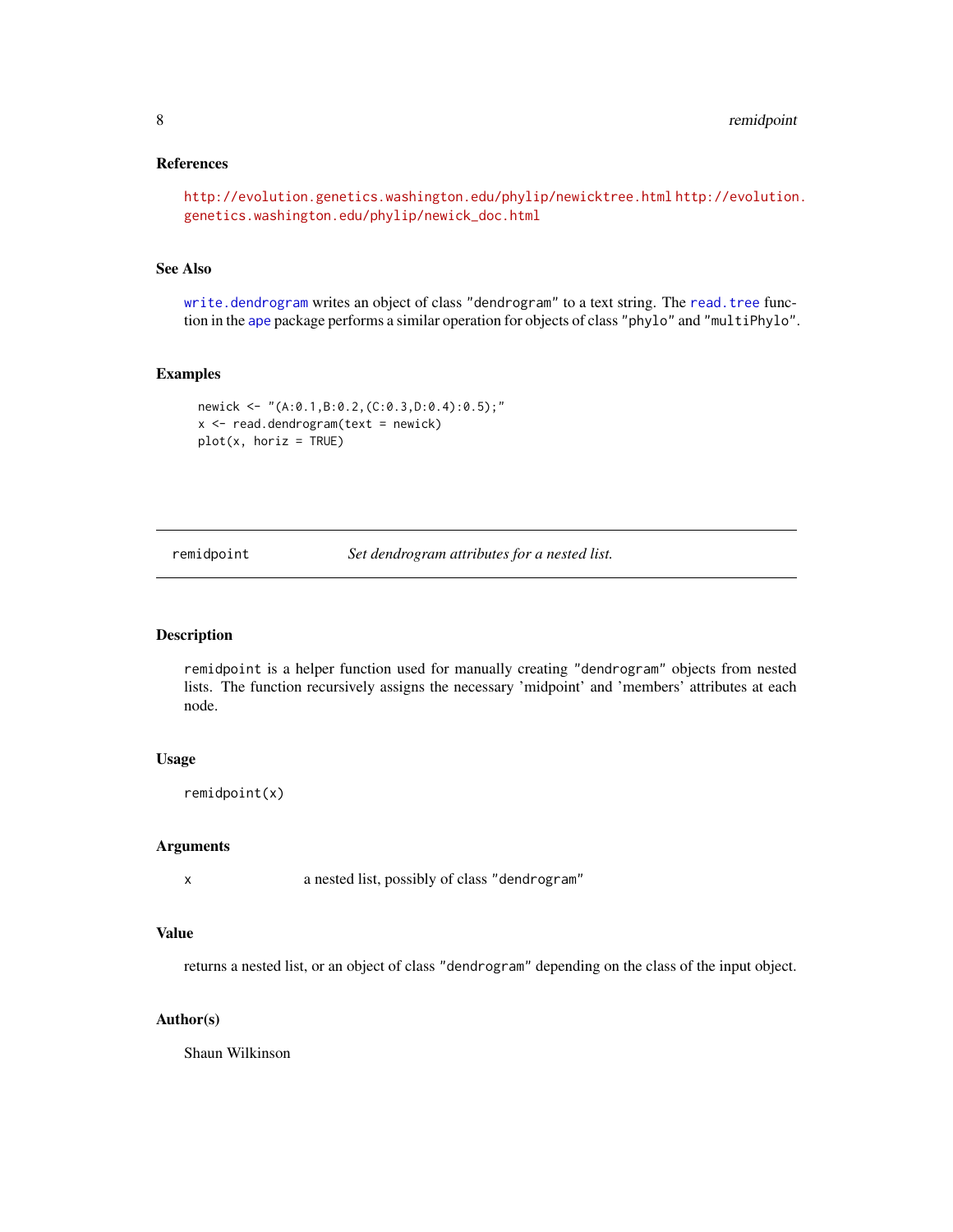#### <span id="page-8-0"></span>reposition to the contract of the contract of the contract of the contract of the contract of the contract of the contract of the contract of the contract of the contract of the contract of the contract of the contract of

# Examples

```
## manually create a small dendrogram with three members, A, B and C
x <- list("A", list("B", "C"))
attr(x[[1]], "leaf") <- TRUE
attr(x[[2]][[1]], "leaf") <- TRUE
attr(x[[2]][[2]], "leaf") <- TRUE
attr(x[[1]], "label") <- "A"
attr(x[[2]][[1]], "label") <- "B"
attr(x[[2]][[2]], "label") <- "C"
attr(x, "height") \leftarrow 1attr(x[[1]], "height") < -0attr(x[[2]], "height") <- 0.5
attr(x[[2]][[1]], "height") <- 0
attr(x[[2]][[2]], "height") <- 0
x \leftarrow remidpoint(x)
class(x) <- "dendrogram"
plot(x, horiz = TRUE)
```
<span id="page-8-1"></span>reposition *Reset dendrogram height attributes.*

#### Description

reposition is a helper function used for manually creating "dendrogram" objects from nested lists. The function recursively reassigns the 'height' attributes at each node by a given constant.

#### Usage

 $reposition(x, shift = "reset")$ 

# Arguments

|       | an object of class "dendrogram".                                                                                                                                                                           |
|-------|------------------------------------------------------------------------------------------------------------------------------------------------------------------------------------------------------------|
| shift | either the character string "reset" (shift the graph so that the height of the farthest<br>leaf from the root is zero), or a numeric value giving the amount to shift the<br>graph along the primary axis. |

# Value

Returns an object of class "dendrogram".

#### Author(s)

Shaun Wilkinson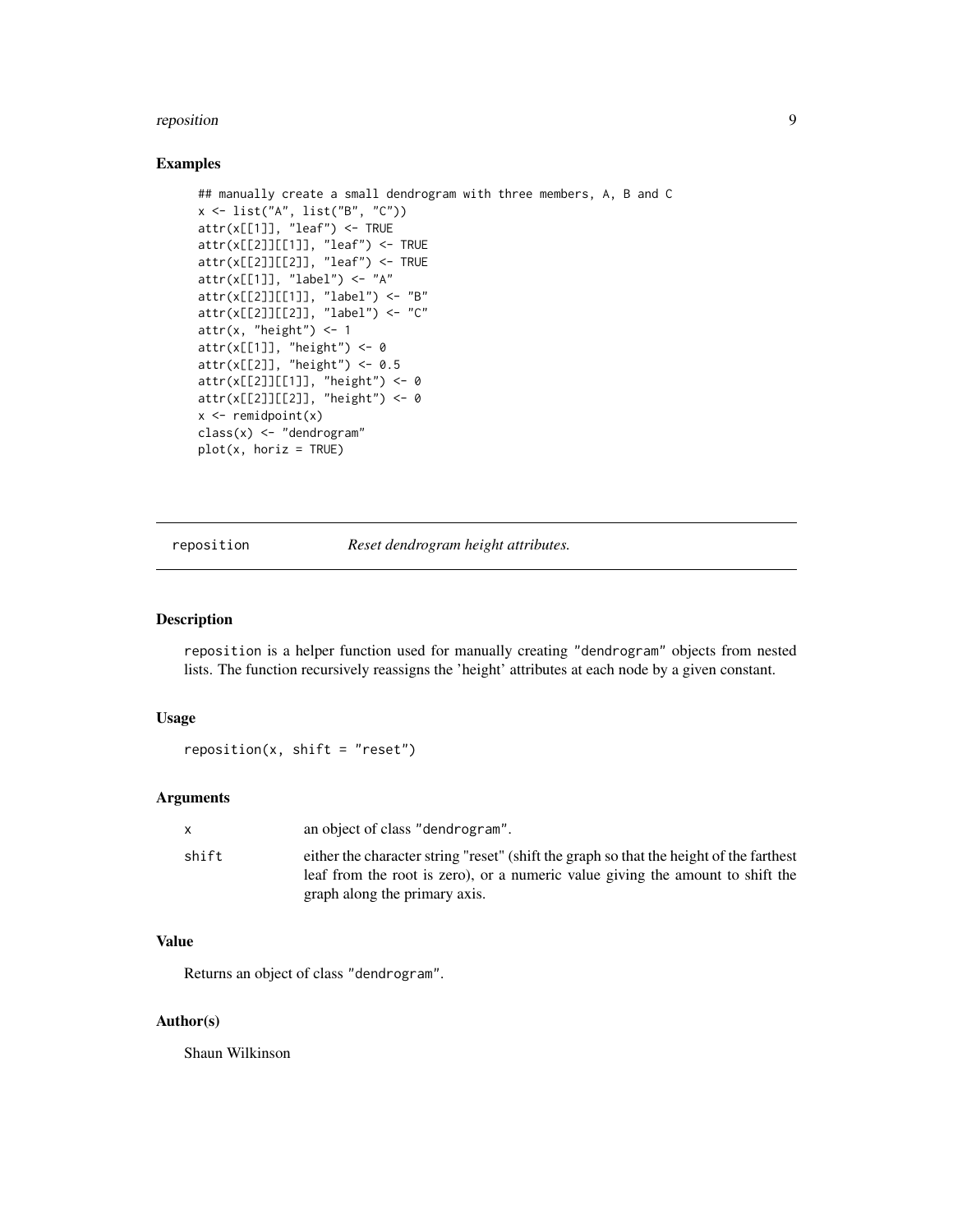# Examples

```
x \le - read.dendrogram(text = "(A:0.1, B:0.2, (C:0.3, D:0.4):0.5);")
plot(x, horiz = TRUE)
x \leftarrow \text{reposition}(x)plot(x, horiz = TRUE)
```
<span id="page-9-1"></span>ultrametricize *Make dendrogram ultrametric.*

# Description

This is a simple function that sets the 'height' attributes of all leaf nodes to zero to aid vizualization.

#### Usage

ultrametricize(x)

#### Arguments

x an object of class "dendrogram".

# Value

Returns an object of class "dendrogram".

# Author(s)

Shaun Wilkinson

```
x \le - read.dendrogram(text = "(A:0.1, B:0.2, (C:0.3, D:0.4):0.5);")
plot(x, horiz = TRUE)x <- ultrametricize(x)
plot(x, horiz = TRUE)
```
<span id="page-9-0"></span>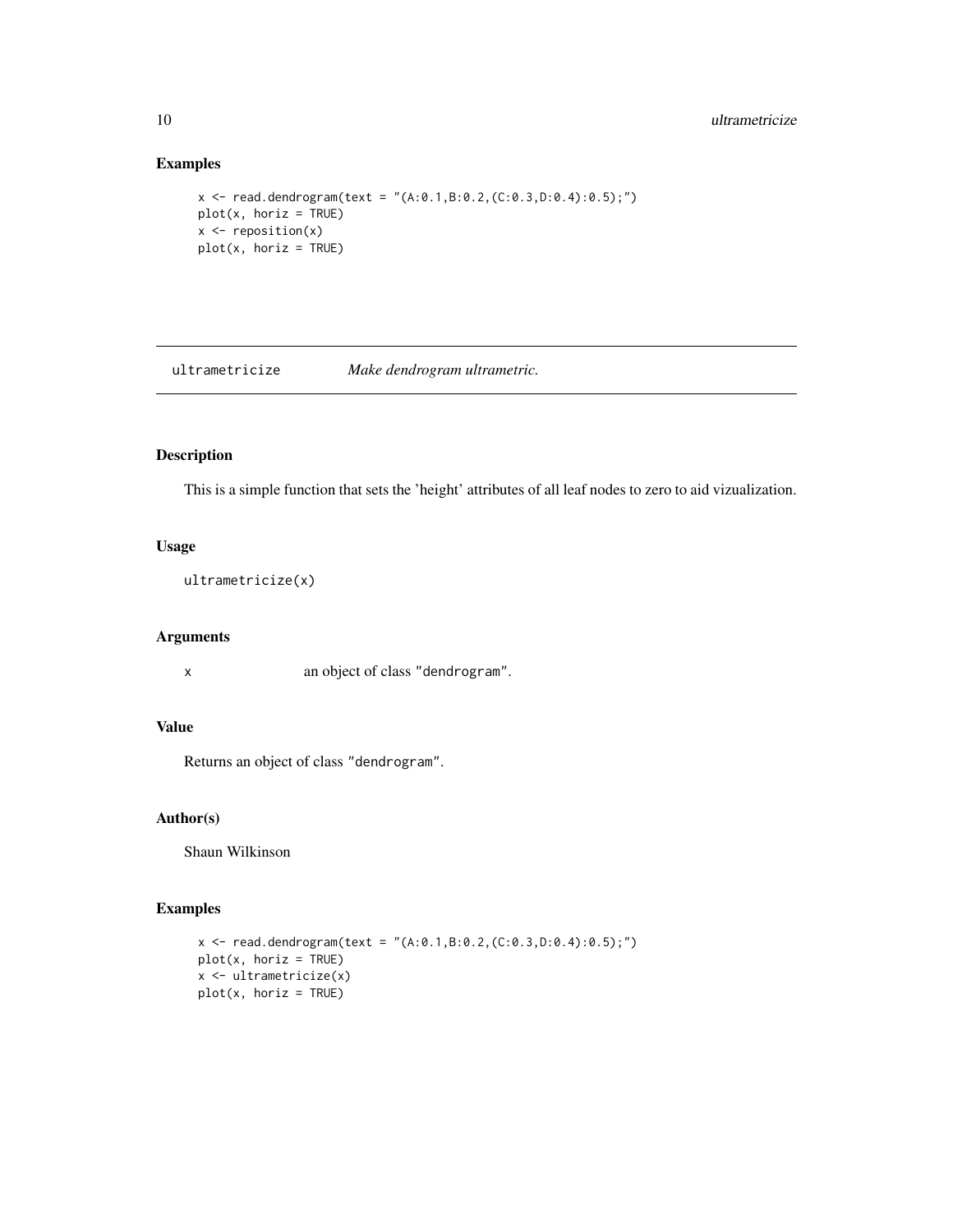<span id="page-10-1"></span><span id="page-10-0"></span>write.dendrogram *Export a dendrogram object to text.*

# Description

This function writes a dendrogram object to Newick-style parenthetic text.

# Usage

```
write.dendrogram(x, file = ", append = FALSE, edges = TRUE, ...)
```
# Arguments

| $\mathsf{x}$ | an object of class "dendrogram".                                                                                                                               |
|--------------|----------------------------------------------------------------------------------------------------------------------------------------------------------------|
| file         | a character string naming a file or connection to write the output to. If no file<br>path is specified or $file = ""$ the result is printed to the console.    |
| append       | logical indicating whether the output should be appended to the file. If append = FALSE<br>the contents of the file will be overwritten (the default setting). |
| edges        | logical indicating whether edge weights should be included in the output string.                                                                               |
| $\ddotsc$    | further arguments to be passed to format. Used to specify the numbering style<br>of the edge weights (if edges $=$ TRUE).                                      |

# See Also

[read.dendrogram](#page-6-1) to create a "dendrogram" object from a text file. The [write.tree](#page-0-0) function in the [ape](#page-0-0) package performs a similar operation for "phylo" and "multiPhylo" objects.

```
newick <- "(A:0.1,B:0.2,(C:0.3,D:0.4):0.5);"
x < - read.dendrogram(text = newick)
write.dendrogram(x, edges = TRUE)
```